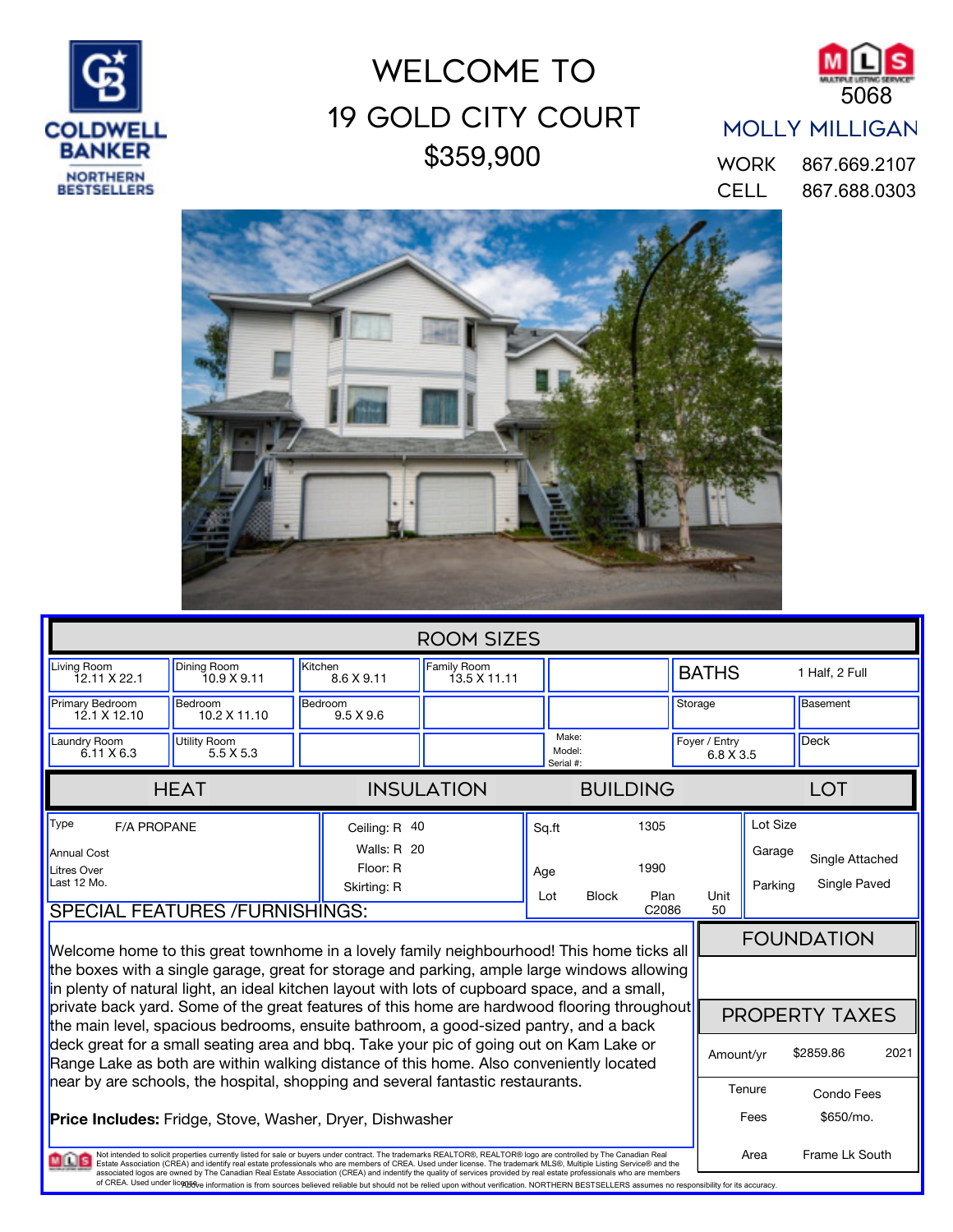

19 Gold City Ct, Yellowknife, NT

White regions are excluded from total floor area in iGUIDE floor plans. All room aims and are considered approximate and are subject to independent verification.